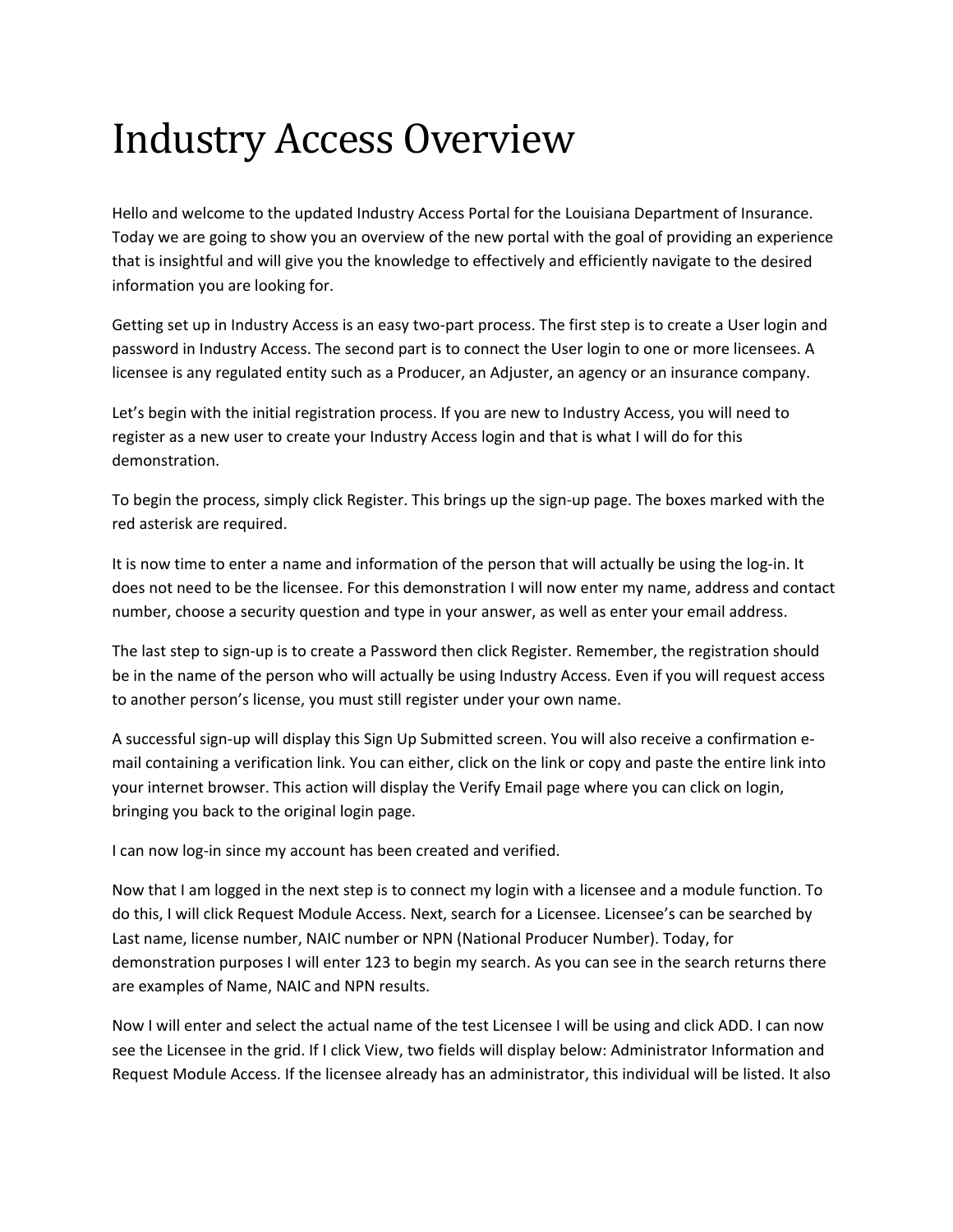offers an option to replace the current administrator. If the licensee does not have an administrator, it will require you to request Administrator access, as shown with this second test licensee.

A little bit about administrators: What is an administrator? The administrator is the Industry Access user who has primary responsibility for a licensee's maintenance and compliance or to make filings on behalf of a licensee. It may be the licensee themselves or administrative personnel tasked with these responsibilities. Each licensee must have an administrator and there can only be one administrator for each licensee.

Module Access can be requested at the same time Administrator access is requested. Only modules that apply to a licensee will be available as options.

When requesting access to a module, just select the desired modules, click Next, verify the modules being selected then click Submit Module Request.

On the grid the requested module will now show a Status of Pending until access is granted or denied, at which point the status will change to either Active or Denied. To clarify what a module is, think of it as a function. Ask the question, What do I need to accomplish? This should help you determine what to request access to if you are unsure.

All administrator requests are submitted here to the Louisiana Dept of Insurance for approval and under normal circumstances take 24‐48 hours to complete. All module access requests from additional users are sent to the administrator of a Licensee for approval. You will receive email from Industry Access confirming that your request has been submitted AND when your request has been granted or denied.

The last point to cover for this overview is the Home page. Here you can complete multiple tasks. As I discussed before you can request module access, go directly to your modules, view Your account details and access the help manual. These options can also be accessed from the banner on any screen. Let's look at the Your account page. Here you can update your personal information, change the security questions and answers and change your password.

Now, I will logout to show you what to do if you have forgotten your password. Your password can also be changed from the login screen by clicking the "forgot password" link.

You will be prompted to enter your email, answer the security question then reset the password.

To recap some important items, getting started is easy. Simply Register, receive your confirmation email, login and begin searching for Licensees and requesting access to modules. Another important detail to remember is that your Industry Access ID is not directly tied to your license number; meaning that once logging in for the first time you will not have access to your information, a search must be performed. Also, email confirmations are sent for all requests to verify the action was successful.